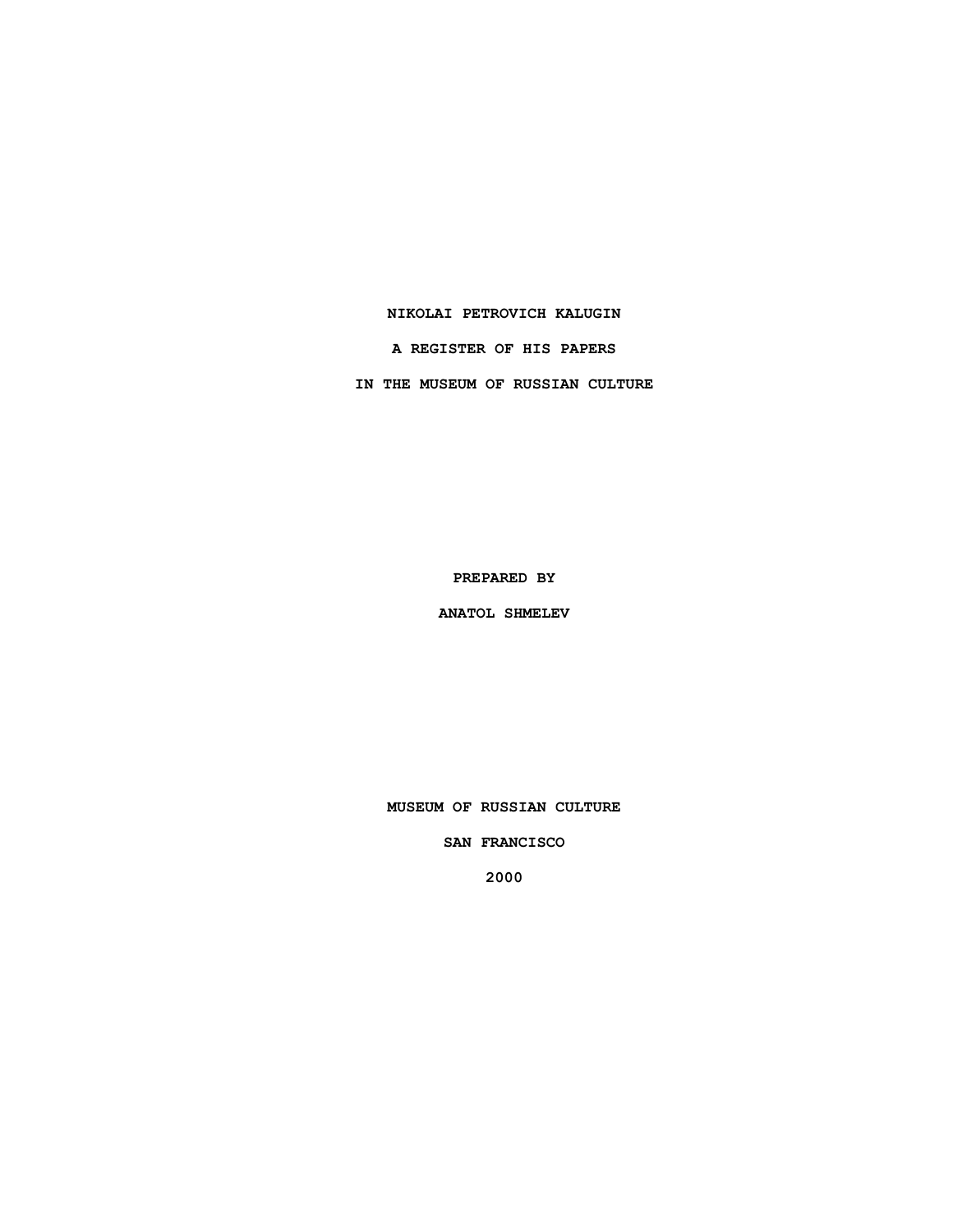# **NIKOLAI PETROVICH KALUGIN**

## **BIOGRAPHICAL NOTE**

| 1902 February 17 | Born, Khabarovsk, Russia                                            |
|------------------|---------------------------------------------------------------------|
| 1924             | Graduated, Kharbinskii politekhnicheskii institut,<br>Harbin, China |
| 1925-1935        | Civil engineer, Technical Department, Chinese<br>Eastern Railway    |
| 1935-1947        | Engineer and contractor, Harbin, China                              |
| 1954 January 8   | Arrived in Brazil                                                   |
| 1987 November 24 | Died, San Francisco, California                                     |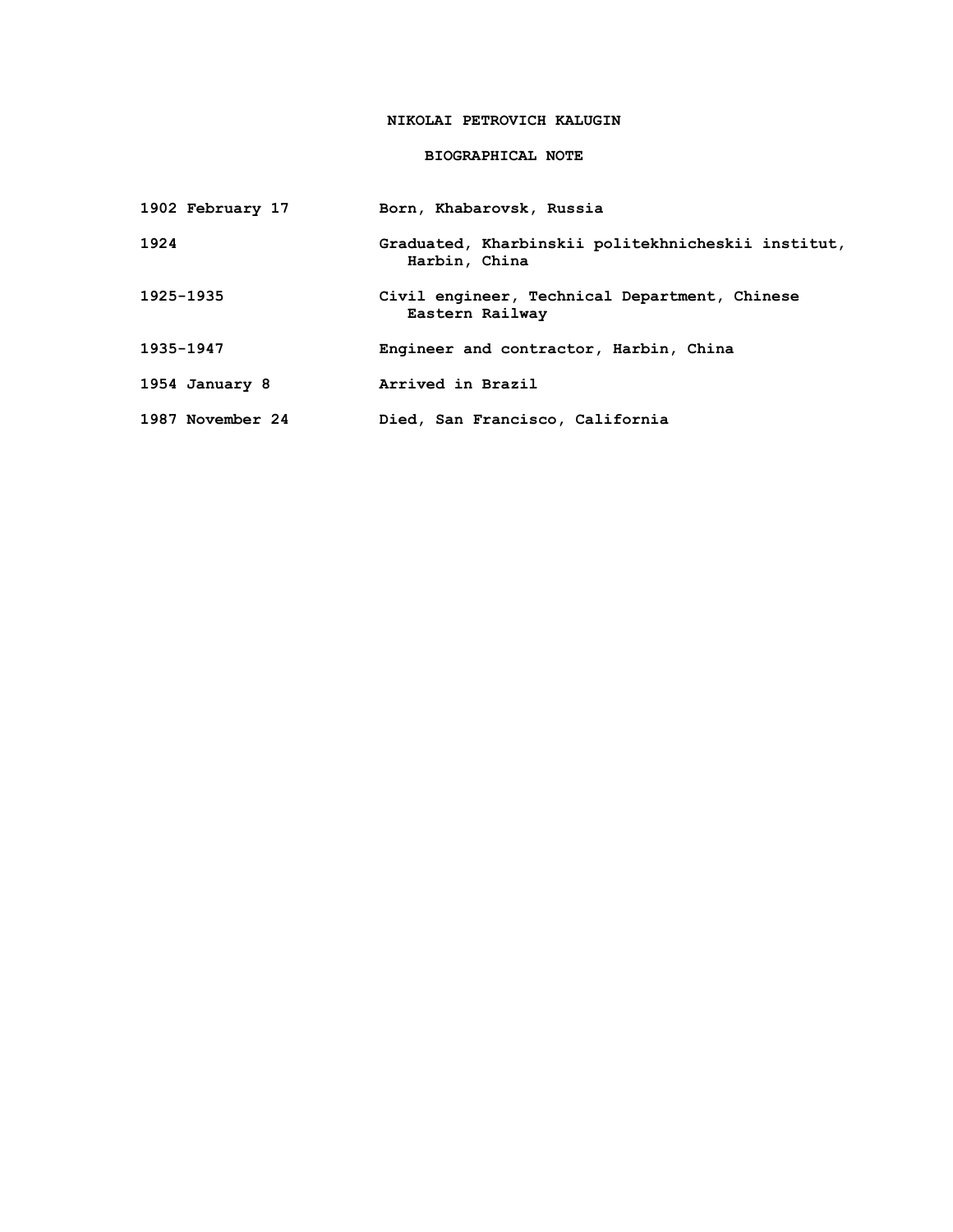### **SCOPE AND CONTENT NOTE**

#### **NIKOLAI PETROVICH KALUGIN PAPERS**

**The bulk of this collection deals with Russians in Manchuria and particularly Harbin in the 1920s-1940s. N. P. Kalugin was an engineer, and his papers contain significant information on the Russko-kitaiskii politekhnicheskii institut, later the Harbin Polytechnic Institute (Kharbinskii politekhnicheskii institut), including a complete run of the periodical Politekhnik, issued by its alumni association in Australia, and collected after his death by Kalugin's son, Nikolai.**

**Detailed processing and preservation microfilming for these materials were made possible by a generous grant from the National Endowment for the Humanities and by matching funds from the Hoover Institution and Museum of Russian Culture. The grant also provides depositing a microfilm copy in the Hoover Institution Archives. The original materials and copyright to them (with some exceptions) are the property of the Museum of Russian Culture, San Francisco. A transfer table indicating corresponding box and reel numbers is appended to this register.**

**The Hoover Institution assumes all responsibility for notifying users that they must comply with the copyright law of the United States (Title 17 United States Code) and Hoover Rules for the Use and Reproduction of Archival Materials.**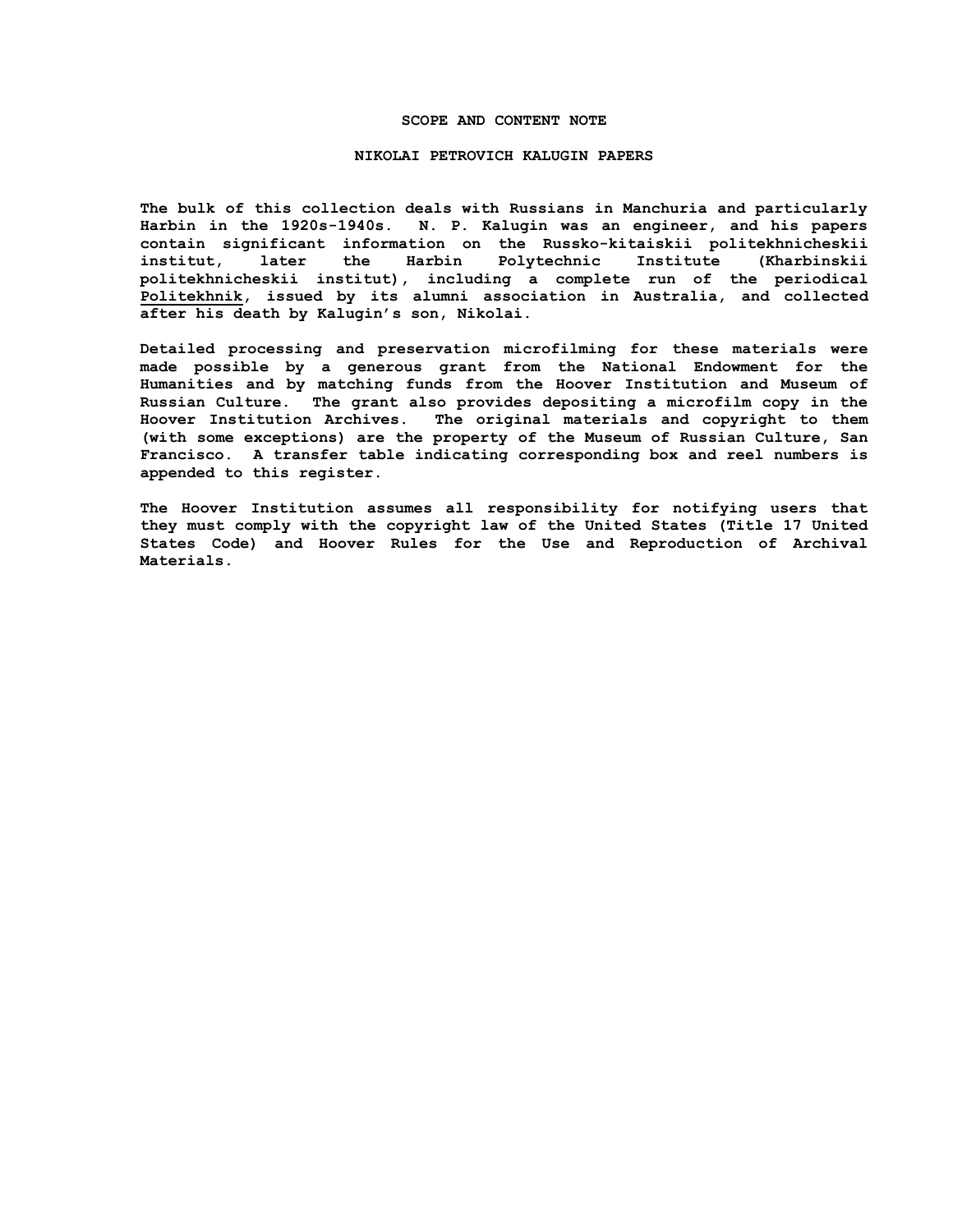### **REGISTER**

## **NIKOLAI PETROVICH KALUGIN**

# **SERIES DESCRIPTION:**

| Box Nos      | Series                                                                                                                                                                                  |
|--------------|-----------------------------------------------------------------------------------------------------------------------------------------------------------------------------------------|
| $\mathbf{1}$ | BIOGRAPHICAL FILE, 1921-1987. Articles, curriculum vitae,<br>death notices, educational, employment and medical<br>records, and miscellany, arranged alphabetically by<br>physical form |
| $\mathbf{1}$ | SPEECHES AND WRITINGS, 1959-1981. Articles, reviews and<br>speech, arranged chronologically by title                                                                                    |
| $1 - 3$      | SUBJECT FILE, 1930-1999. Diploma, printed matter and<br>writings, arranged alphabetically by subject heading                                                                            |
| 3            | PHOTOGRAPHS, 1921-1972. Album and one print, depicting<br>mainly individuals and events associated with the Harbin<br>Polytechnic Institute                                             |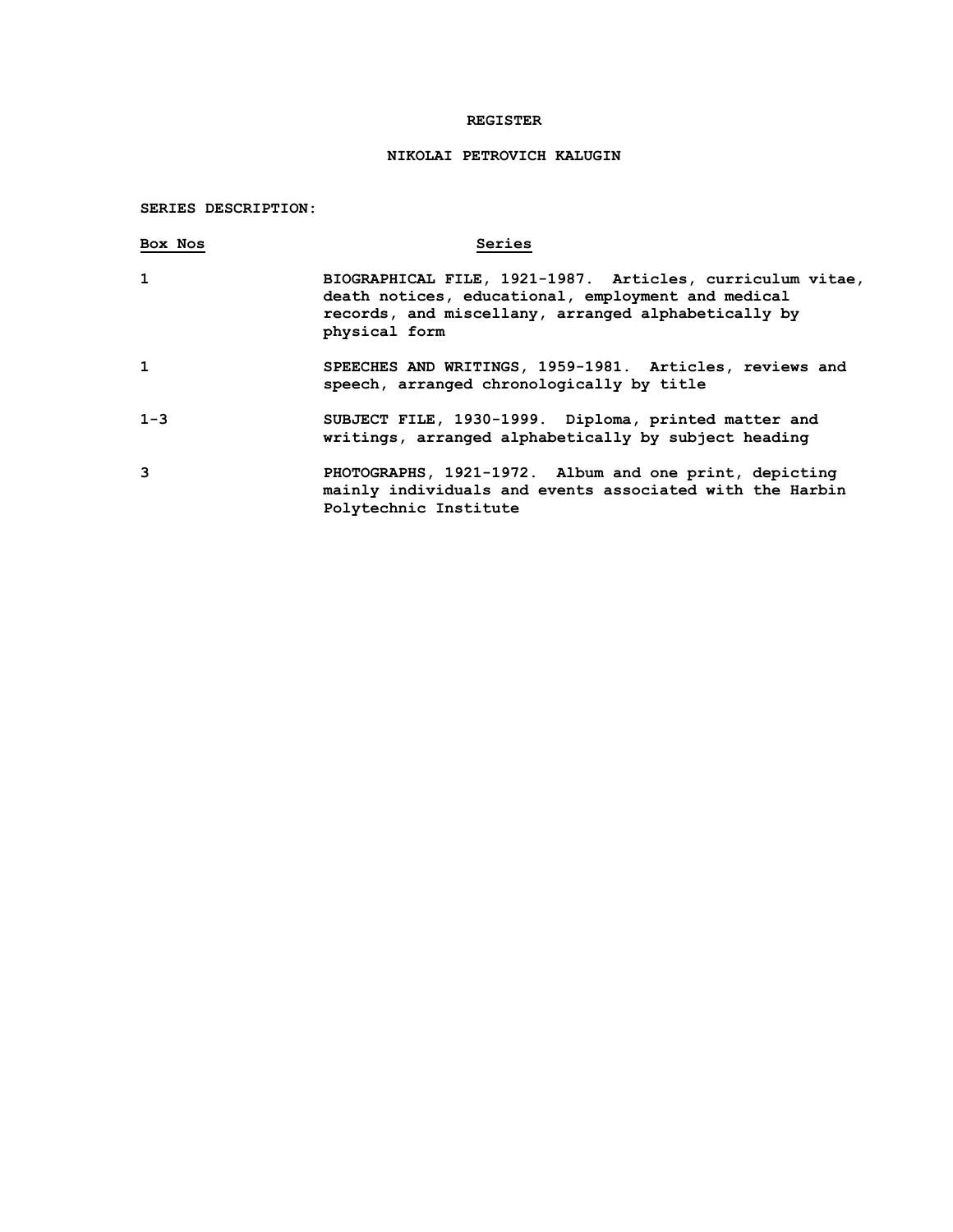**CONTAINER LIST:**

|         | Box Folder              |                                                                                         |
|---------|-------------------------|-----------------------------------------------------------------------------------------|
| Nos Nos |                         | Contents                                                                                |
|         |                         |                                                                                         |
| 1.      |                         | BIOGRAPHICAL FILE, 1921-1987                                                            |
|         | 1                       | Articles mentioning Kalugin                                                             |
|         | $\overline{\mathbf{2}}$ | Curriculum vitae.<br>Includes autobiographical notes                                    |
|         | 3                       | Death notices                                                                           |
|         | 4                       | Educational records                                                                     |
|         | 5                       | Employment records. Includes contracts, correspondence<br>and letters of recommendation |
|         | 6                       | Medical records                                                                         |
|         | 7                       | Miscellany                                                                              |
|         |                         | SPEECHES AND WRITINGS, 1959-1981. See also SUBJECT                                      |
|         |                         | FILE/Kharbinskii Politekhnicheskii Institut for printed                                 |
|         |                         | copies of Kalugin's articles in the journal Politekhnik and                             |
|         |                         | additional articles not listed here                                                     |
|         | 8                       | General. Reviews of Politekhnik, 1971-1981. Holographs                                  |
|         |                         | and printed copies                                                                      |
|         | 9                       | Speech before a group of Harbin Polytechnic alumni in                                   |
|         |                         | San Francisco on the occasion of the 37 <sup>th</sup> anniversary                       |
|         |                         | of the institute's founding, 1959 May 11. Holograph                                     |
|         | 10                      | "Iubileinaia data Kharbinskogo politekhnicheskogo                                       |
|         |                         | instituta," Novaia zaria, 1970 October 28. Printed                                      |
|         | 11                      | copy<br>"Pamiati professora P. S. Sviridova," [1971]. Holograph                         |
|         | 12                      | "75-letie Kitaiskoi Vostochnoi zheleznoi dorogi, " Novaia                               |
|         |                         | zaria, 1972 January 21. Holograph and printed copy                                      |
|         | 13                      | "Nachal' noe razvitie goroda Kharbina, " Novaia zaria,                                  |
|         |                         | 1972 January 25. Printed copy                                                           |
|         | 14                      | "2-oe aprelia 1922 goda, " Politekhnik, 1972 April 2.                                   |
|         |                         | Holograph                                                                               |
|         | 15                      | "Piatidesiataia godovshchina osnovaniia Kharbinskogo                                    |
|         |                         | politekhnicheskogo instituta," Russkaia zhizn', 1972                                    |
|         |                         | May 31. Printed copy                                                                    |
|         | 16                      | "Semidesiatiletie Kitaisnoi Vostochnoi zheleznoi                                        |
|         |                         | dorogi," Russkaia zhizn', 1972 August 18. Holograph                                     |
|         |                         | and printed copy                                                                        |
|         | 17                      | "Pamiati bol'shogo russkogo inzhenera Stepana                                           |
|         |                         | Prokof'evicha Timoshenko," Russkaia zhizn', 1972                                        |
|         |                         | November 2. Holograph and printed copy. Includes                                        |
|         |                         | background materials and slightly different version                                     |
|         |                         | of article entitled "Pamiati zasluuzhennogo                                             |
|         |                         | professora S. P. Timoshenko," Novaia zaria, 1972 June                                   |
|         |                         | 13. Printed copy                                                                        |
|         | 18                      | Review of a concert performance by Irina Arkhipova, 1972                                |
|         |                         | November 26. Holograph and advertisement                                                |
|         | 19                      | "Bokserskoe dvizhenie pri postroike KVzhd," Novaia                                      |
|         |                         | zaria, 1973 March 17. Holograph and printed copy                                        |
|         | 20                      | "Igor' Ivanovich Sikorskii," Politekhnik, 1973 April 2.                                 |
|         |                         | Background materials and holograph (fragment)                                           |
|         | 21                      | "Krizis amerikanskogo inzhenera," Novaia zaria, 1973                                    |
|         |                         | April 26. Background materials and printed copy                                         |
|         | 22                      | "Moi kharbinskie gody," Politekhnik, 1974 April 2.                                      |
|         |                         | Holograph                                                                               |